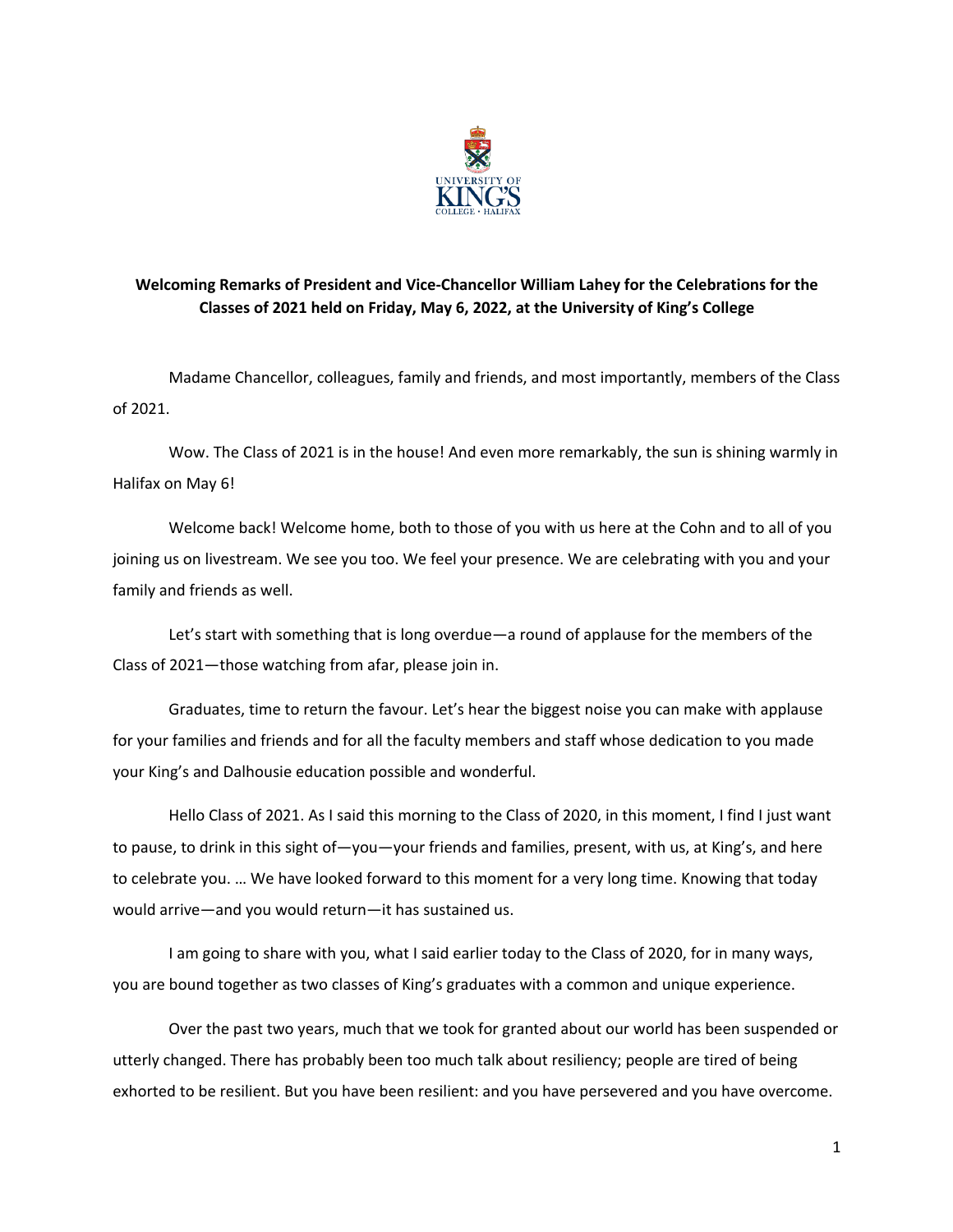We have been called upon to put our abiding faith in love, hopefulness, friendship and kindness into practice under extraordinary conditions, especially for the most vulnerable to the pandemic and for those whose everyday vulnerability was accentuated by the pandemic and our response to it. And like students, recent graduates and young people everywhere, the weight of our response to the pandemic has fallen heavily on you.

With the Class of 2020, you are unique in the two-hundred-and thirty-three-year history of the University of King's College. You are also our heroes.

In the early days of the pandemic, the chorus of a favourite Bruce Springsteen song, Into the Fire, was much on my mind as I thought of you and our faculty and staff and all the people of King's. Paraphrased for this moment, it would go like this:

*Your strength gave me strength Your faith gave me faith Your hope gave me hope Your love gave me love*

Until 2020, Encaenia happened in each of the two-hundred-and-thirty-one previous years of our long history.

It happened in every year of the First World War, the two years of the global flu pandemic that followed, and, in 1920, just months after the great fire that destroyed our Windsor campus.

There was also an Encaenia in each year of the Second World War, when the college buildings were being used to train naval officers.

The sacrifice of Encaenia in 2020 and 2021 was heartbreaking for all of us.

But you are graduates, just the same. Graduates who, with the Class of 2020, will always stand apart.

You completed courses and earned your degree in previously unfathomed conditions. You graduated into a world of intense economic and political uncertainty, lockdowns, social strife, rising costs, housing shortages and, for the last 60 days, the horrors of the war in Ukraine.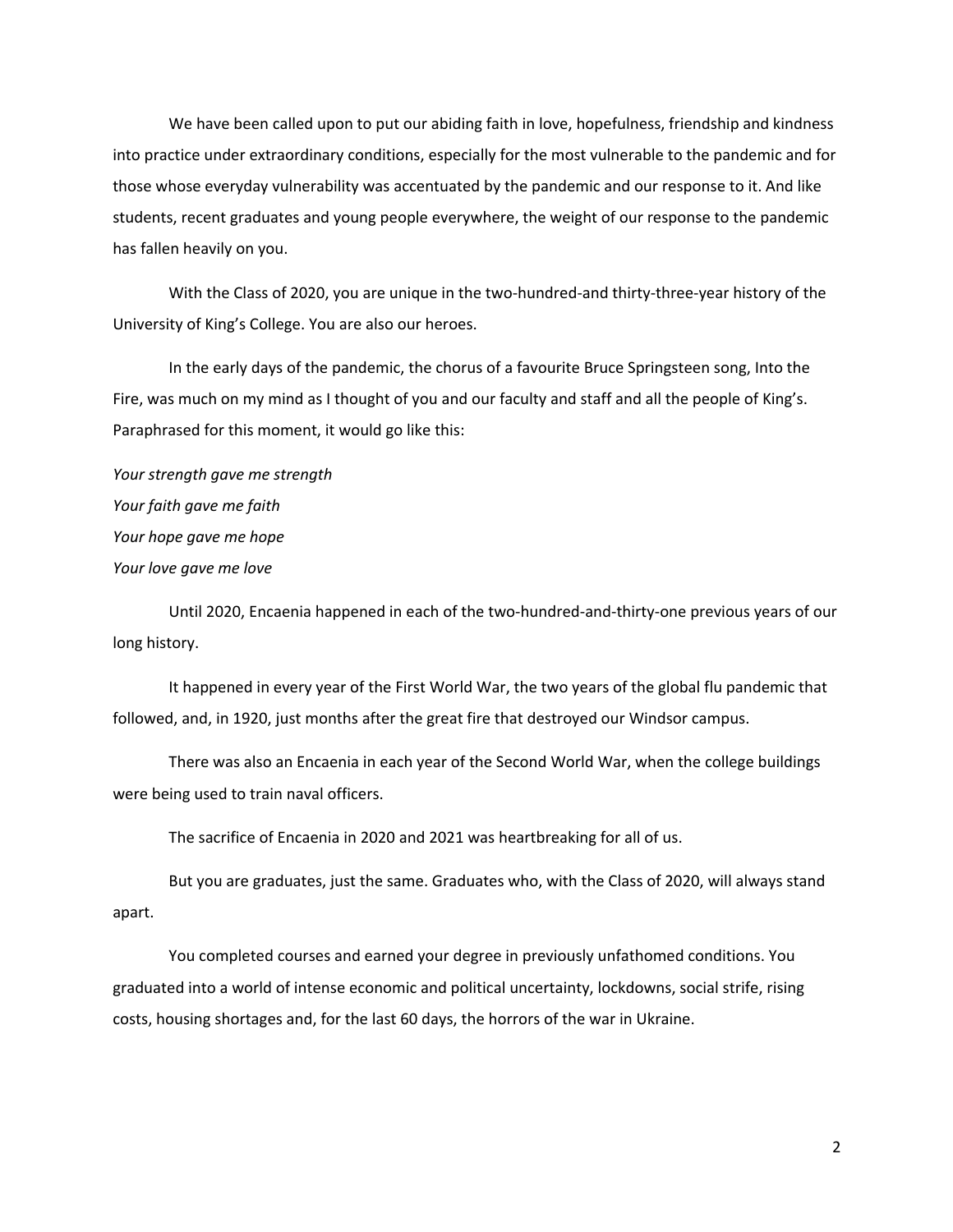I have no doubt that through it all, you have found ways to live by the precepts of communal life and learning of your matriculation oath. You put love of learning and of others into action against, and in spite of, the pandemic.

We celebrated and honoured your accomplishments from different places but together in spirit, with online graduation.

Always with the promise that we would come together offline to say hello on the other side and to say goodbye properly.

I doubt any of us thought it would be during another phase of a still-continuing pandemic.

Your lives have carried on. Your college carried on. But we know looking forward that carrying on as before is no longer good enough.

Together, we must be the change at King's and in the world we said was urgently needed in the wake of each of the events of the last two years that confronted us with the systemic injustices of the world.

Today's celebration is a perfect metaphor for our situation. In all the ways it is like the Encaenia that might have been, it vividly demonstrates our love for the traditions of King's and our gratitude for all that King's has done to make us into the human beings and the community we are—and aspire to be.

But in all the ways today is unlike Encaenia, it equally shows our resiliency, adaptability, and our willingness to preserve cherished traditions while we change King's to do our part for reconciliation, equity, diversity, inclusiveness, accessibility, and wellness and safety, including for Mother Earth.

This is what you called for and worked towards as students and as alumni over the past year.

It is what your generation is calling for from all the institutions of our society, your university included.

Your hopefulness for the better future we can and must create is inspiring.

In the fullness of time, this will be the true and better measure of your unique place in the history of King's.